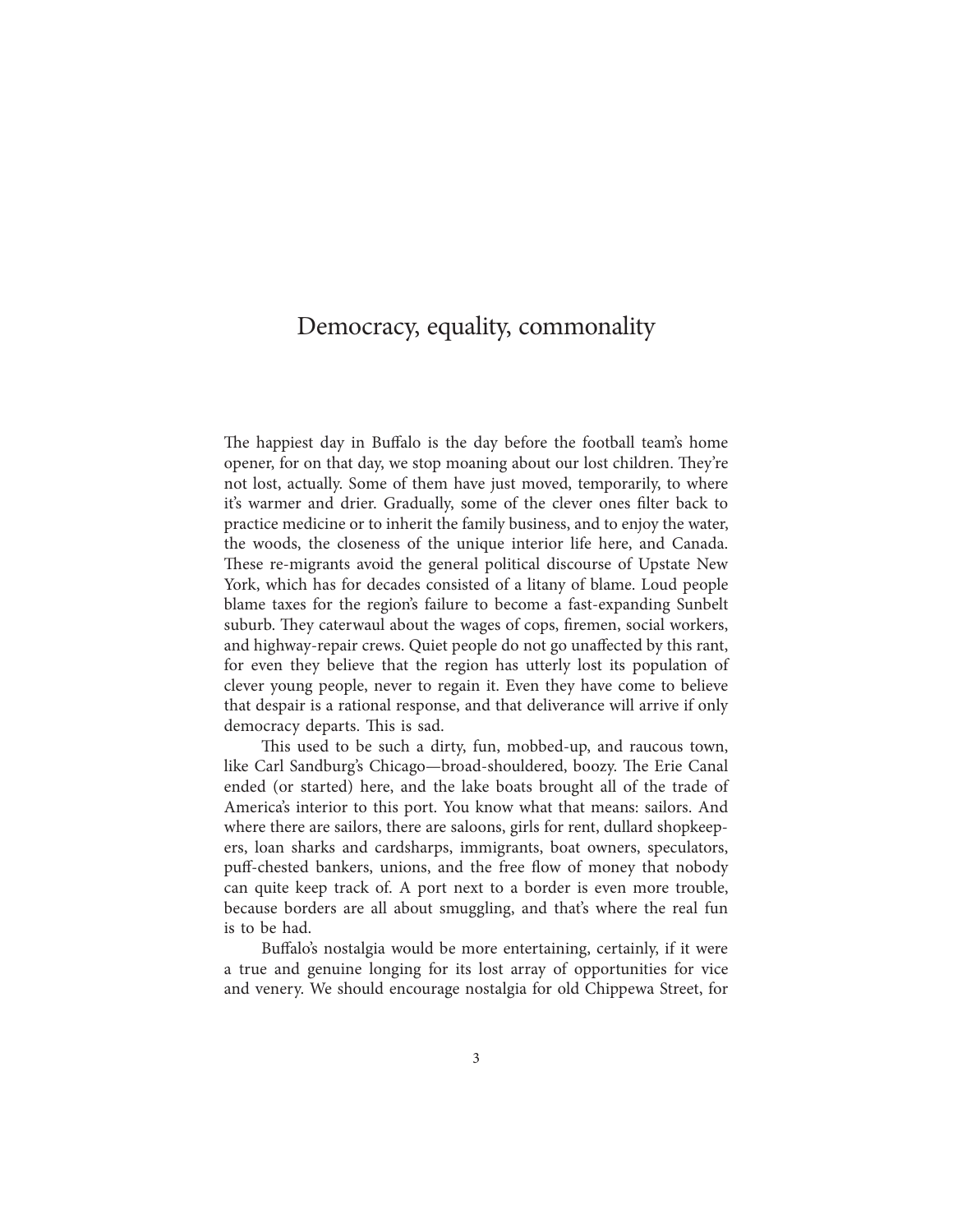## 4 | Borderland

example: for one hundred years, Chippewa Street was a row of saloons in which sailors drank up their pay, and paid to watch women who danced without the interference of excessive clothing. Whatever funds remained available to these gypsy workers tended to get invested in the local economy—not in housing or in grain futures or in iron ore contracts, but in the short-term companionship arrangements that sent sailors back to their grain boats and ore boats, back to the Soo and to Duluth and to Milwaukee broke, and itchy.

Instead, Buffalo is nostalgic for steel plants and for the class warfare of the industrial age that so shaped the landscape and created enduring identities. Back when there was heavy metal industry, so the gripe goes, we had top-hatted tycoons who flaunted their wealth, and tough unions who wrestled it away from the bastards. Back then, folks knew their place—where to live, where to walk, eat, worship, flirt, dance, die. Back then, everybody worked, and everybody came home from college or from the service to do what everyone had always done.

But then came the great out-migration of capital from the whole Great Lakes region, and specific departures: after the Second World War, the mobsters and the violent unions scared the aerospace pioneers (Buffalo engineers invented the jet engine) into the warm arms of California. Others left, too, but cars stayed, chemicals stayed, colleges and banks stayed, and a huge university actually grew tenfold, but the big, visible blast furnaces and coke ovens and ingot works and rolling mills emptied, and no matter that it stayed a sweet place with nice water, good Canadian beer, old trees, pretty buildings, ducks to hunt, music to hear and books to borrow, the town set to whining, and hasn't stopped.

But then every town has its signature gripe. In Montreal, it's Toronto, still and always Toronto. In Toronto, it's America in general, and especially America's utter indifference to Canada, but in self-aware and thriving and now-sophisticated Toronto, which is barely one hundred miles from Buffalo and no longer the boring place where one's elderly Loyalist aunts dwelt amid lace antimacassars and sturdy oak pews, they still say to themselves "at least we're better than Buffalo." The gripe in Chicago is New York, except when it's Chicago's own embarrassment over its own ineradicable political corruption, but in Chicago, in that belligerent Chicago way, the embarrassment of living in a political cartoon gives way to a cocky, up-tempo arch of the brow as the chat turns to predicting which of the mayor's guys is going to squeal first.

Buffalo used to have scoundrels, for Buffalo used to be such a dirty, corrupt town, with the canal the source and conduit of its wealth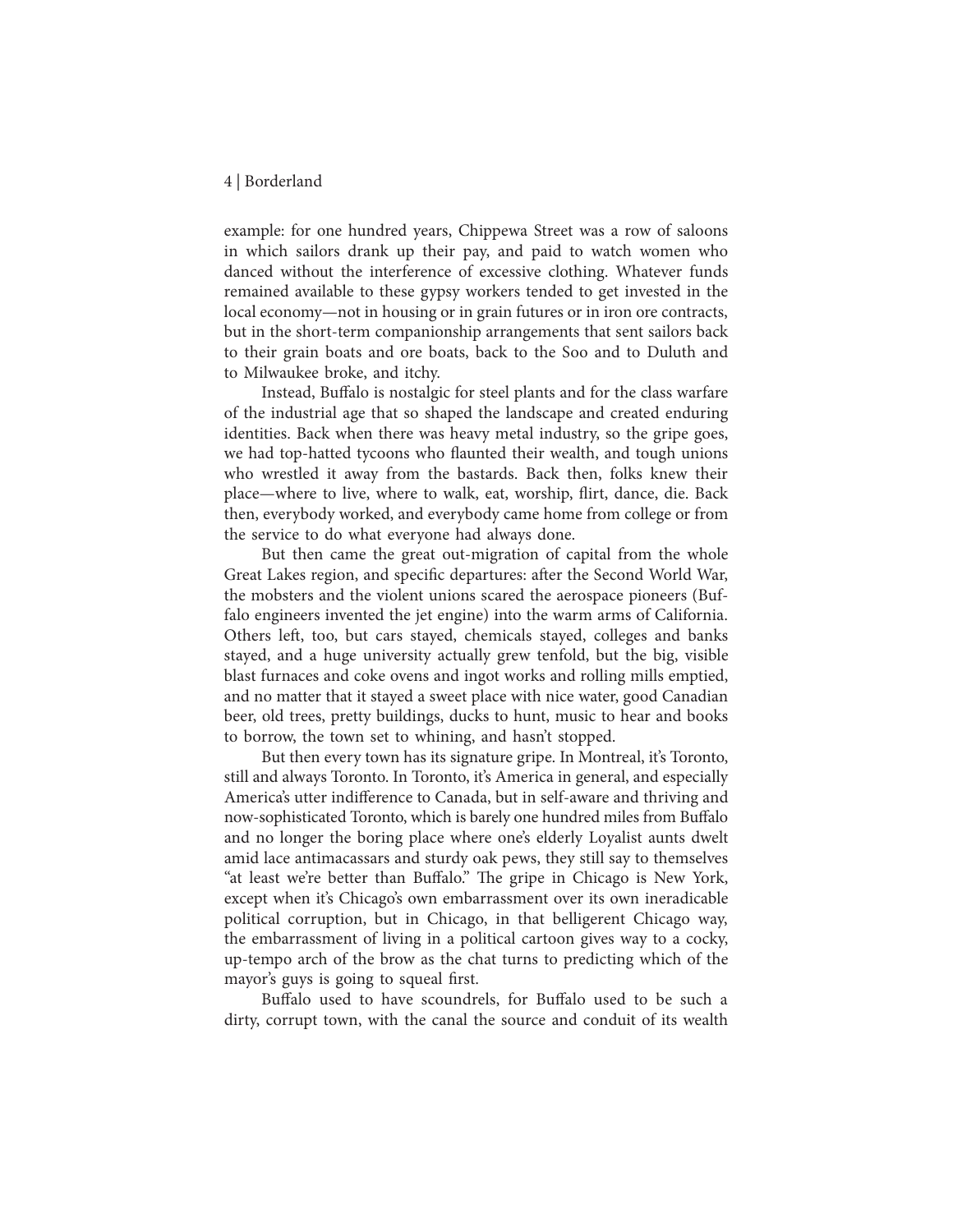and its dirt. The Erie Canal started or ended right at the foot of Main Street. New York State's schools teach all the kids about that day in October 1825 when Governor DeWitt Clinton scooped up a jug of Lake Erie water from Buffalo Harbor, and took it down to New York Harbor where, nine days later, he performed the "wedding of the waters," thus joining the Great Lakes and the Atlantic. The town that now whines about government and taxes was created—indeed, New York City itself was created—by a massive expenditure of public funds called the Erie Canal. It was—whiners please note—precisely that investment of taxes that created the commerce from which the wealth flowed. Immigrants by the tens of thousands came through dirty Buffalo and its dirty waterfront, and from its docks they lit out for the West. The squalor, exploitation, prostitution, and venery of the docks started in 1825 and continued for a hundred and thirty years, until the Welland Canal opened and made of Buffalo an obsolete port. Then great and enduring panic set in. Wellintended urban-renewal projects tossed out all the poor people from the docks, and the docks themselves were dismantled. The state government filled in the last stretch of the Erie Canal and built an expressway in its right-of-way. Patronage politics lingered on and on just like in Chicago, even longer, but not so colorfully. The Erie Canal waterfront was for a hundred years a regional symbol of sin, even though it was in that very harbor, at the terminus of the Erie Canal, that the great sin of slavery was combated most effectively, for it was Buffalo Harbor that was the last stop on the Underground Railroad. Canada, which is to say freedom, is the shore just a couple of miles across from Buffalo Harbor.

So this is a place of liberation, and of possibility. Its air should ring with a joyful chatter of peace (Canadians don't have many guns) and of prosperity (Canadians make excellent beer) and of happy times, because the water is quite clean now.

And kids? Departing kids? There is this to say about kids. Kids are notoriously interested in traveling, especially to the sunny South, especially kids whose parents relentlessly inculcated in them the equation Sunshine = Good. A decade ago, I designed a political campaign for a Buffalo friend, a successful campaign, which succeeded brilliantly in getting him elected on the Keep Our Kids platform. The kids, of course, kept moving around, as kids do. So everybody got mad, and now there isn't any sport in public life in Buffalo anymore, because everybody in Buffalo is convinced that the kids are gone for good. The local ruling class picked up on this sense of defeated expectations, and now, rather than enjoying a happy chatter in which we all admit that this is the best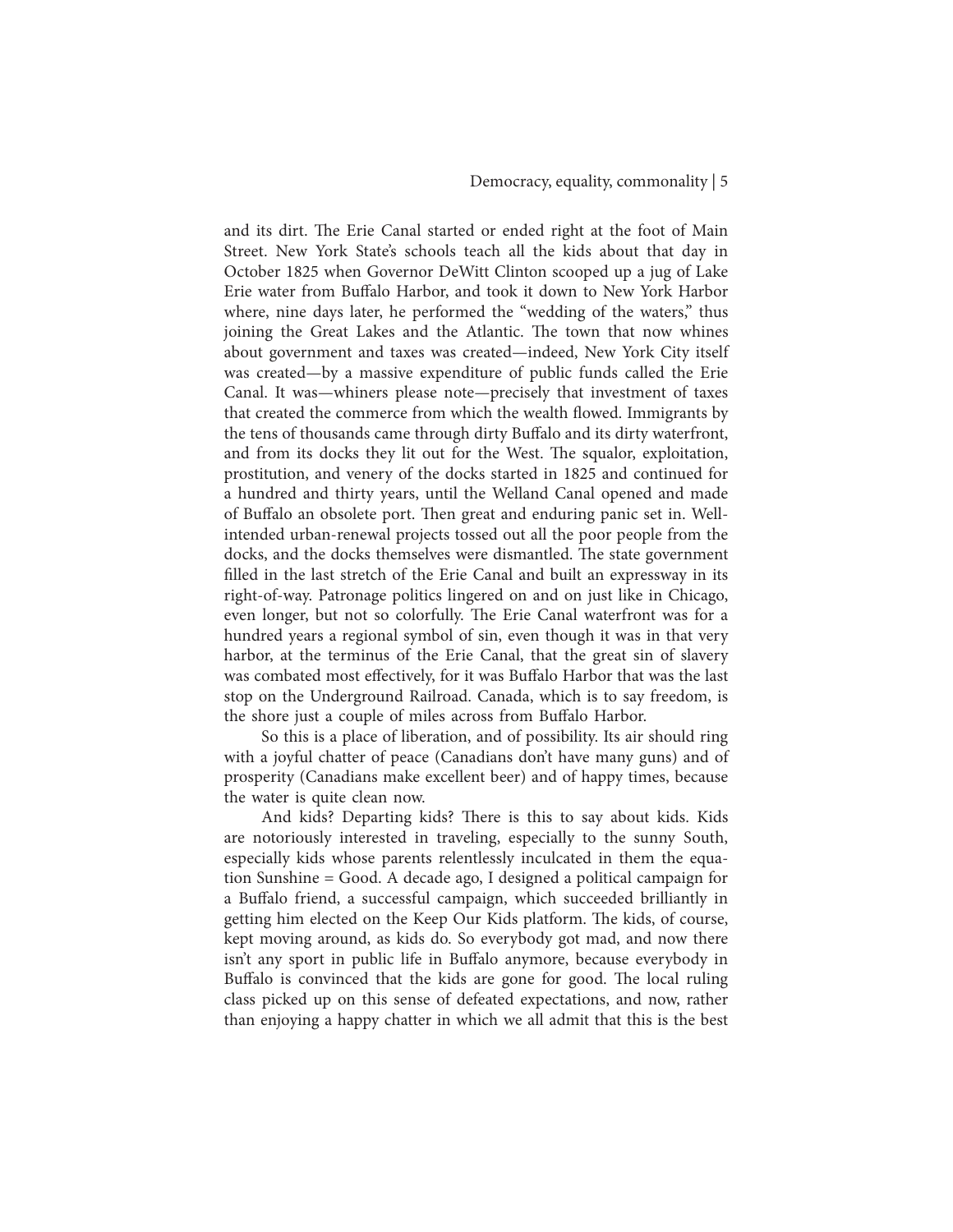## 6 | Borderland

place in the world, with good fishing, too, the loud people forever repeat the rant about taxes, and bus drivers' salaries, and lost kids. So instead of being happy about all that there is to be happy about, folks do go *on* with their bad-tempered whining about taxes—and for this I blame myself. Thankfully, there is the start of the football season.

That is when Buffalo ceases its caterwaul about its stain. The community ignores the four opportunities that the football team has had to win the Super Bowl. Hope, in September, each September, springs eternal.

So it was this past September. At noon, in a light rain, we put our slickers on, and began planting crocus and tulip bulbs in the rain-softened soil. I selfishly hoped that the rain would stop in time for me to put my single in the Black Rock Canal (the part of the Erie Canal that still works) for a good long row, a good cool fall row, before the unwelcome guest drops in from Canada and makes an ice rink of my best water. Shovel in hand, yellow slicker-clad, we listened to the pregame show on Canadian radio because it's an AM station in St. Catharines that carries the game for them and for us, too.

The other Canadian guests are most welcome, any time. The Canadians cross this way with their new strong dollars. They become indistinguishable from Buffalo people, for Canadians forsake their national insignia for toques, jackets, jerseys, headbands, and peaked caps with the blue and white bison logo of the football team. And the Buffalo people shed their own class and race and political affinities and merge into a new, happy, hopeful iteration.

Perhaps this happens only here. Perhaps it is different in Pittsburgh and Cleveland, in Detroit and St. Louis, in festering Baltimore with its amusement park waterfront and its sprawl and its Pigtown. But it can't be. We can't be alone in being a queer stranded community within which all the characteristic boundaries of class, race, national identity, and ethnic style are broken. I will ask: do all those football cities, do they too all have lefties like we do in Buffalo? Here is what ours are like: ours spend the week lamenting national politics and reiterating their credentials as devoted enemies of the skybox class, and then suddenly, on pregame Saturday, they're ready to parse the defensive secondary, and to praise the new coach's decision to go for it on fourth and three last week in New England, and to walk through the injury list, and to debate our prospects if the new quarterback can't find the short-yardage tempo he'd found in the preseason. Even the day before the home opener, the talk on the lefty radio station, as among the 8 a.m. regulars at Spot Coffee, became,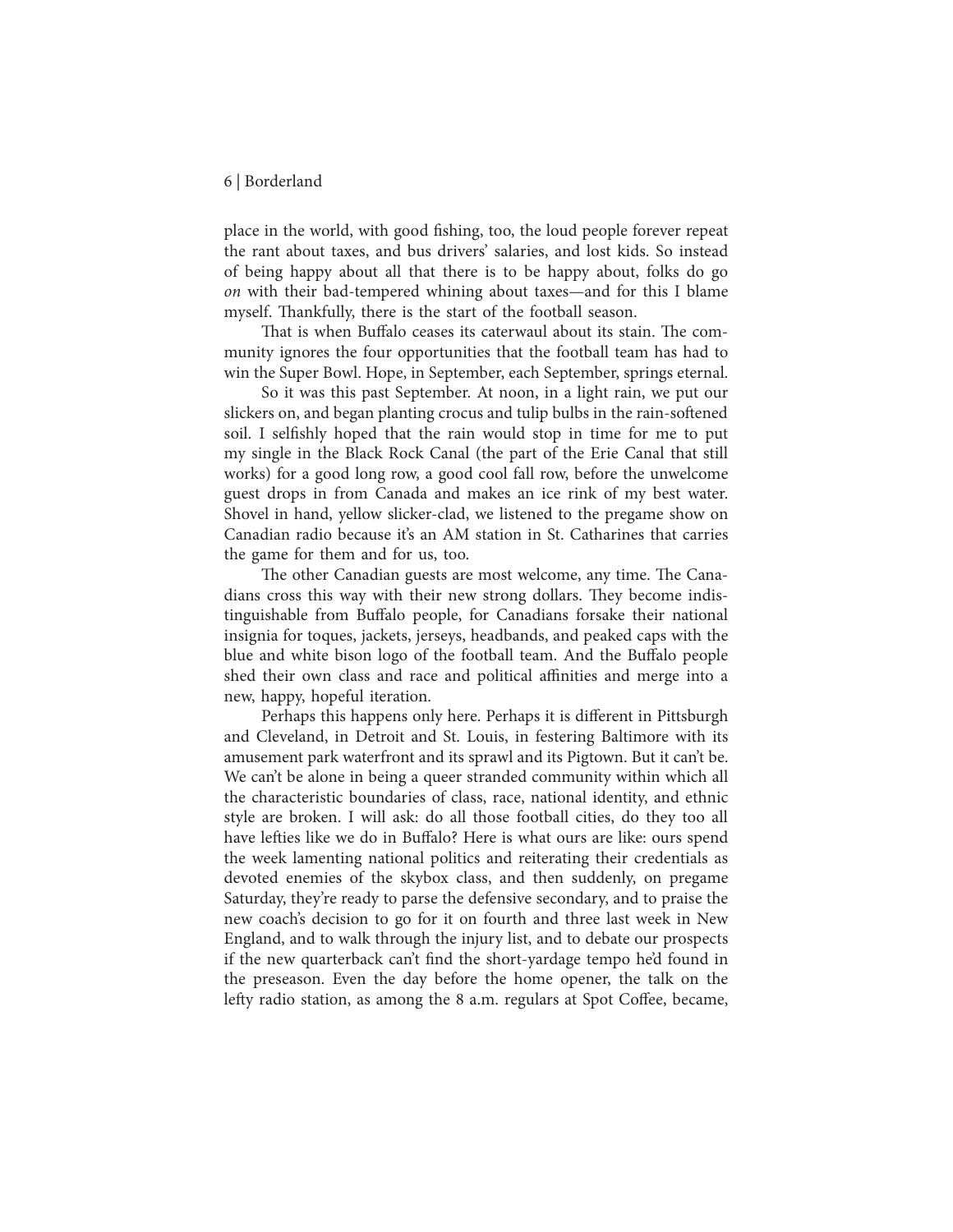because of football, the same species of manly assertions asserted in the locker room at the Country Club of Buffalo.

It's football. It's the Bills. Everybody here cares about the Bills. If football is meaningless to you, or if you hold it in contempt, I caution you to listen up anyway: in Buffalo, nobody in business, on the faculty, in the courts, at the library, or in the grocery store will bother speaking to you on a football weekend unless you have something to say about the Bills. Thus in vain will one seek contradiction of the following assertion about Buffalo: that the chatter on the mountaintop is identical to the chatter in the valley.

That would be a claim that's been made before.

It has a certain democratic ring about it.

One version of that statement was uttered about four hundred years ago, in Florence. A terribly talented public servant took a forced vacation when the Medici prince Lorenzo rousted out the incumbent Republic. The clever and experienced but nonetheless unemployed public servant went home to a place like Buffalo, to his family home, in a sort of exurb of the great city where he'd formerly had great responsibility. And there, in that exile, he did what economics compelled him to do all day long so as to keep some income coming in, so as to keep the babes fed. But at night, he described, in his letters to his friends, and in his note to his new prince, that he would doff his workaday weeds and go suitably attired into his library, there to meet his true peers for his true labor, which was to write an extended essay of advice for the new head of the new regime, with the help of all the authorities he could marshal from all his bookshelves. This he did because he, the competent discard, rather hopefully, albeit naively, believed in his own virtue, and believed that he still had much value to offer, and that the new prince ought to give him a job—maybe even his old job—just because of his record of achievement, his acknowledged and demonstrable excellence.

This person was Niccolo Machiavelli, who was brilliant, and a fool. He wasn't ever invited back in, of course. He said he'd been high and he'd been low, and so who better than he to advise the new prince?

Indeed. The new regime not only failed to offer him a job—it arranged for him to be tortured. Hung him up by his thumbs, behind his back, and hoisted him up high because some other advisor to the new prince had decided that depriving Machiavelli of income and of occupation was insufficient punishment for his mistake, which was to have served the old regime.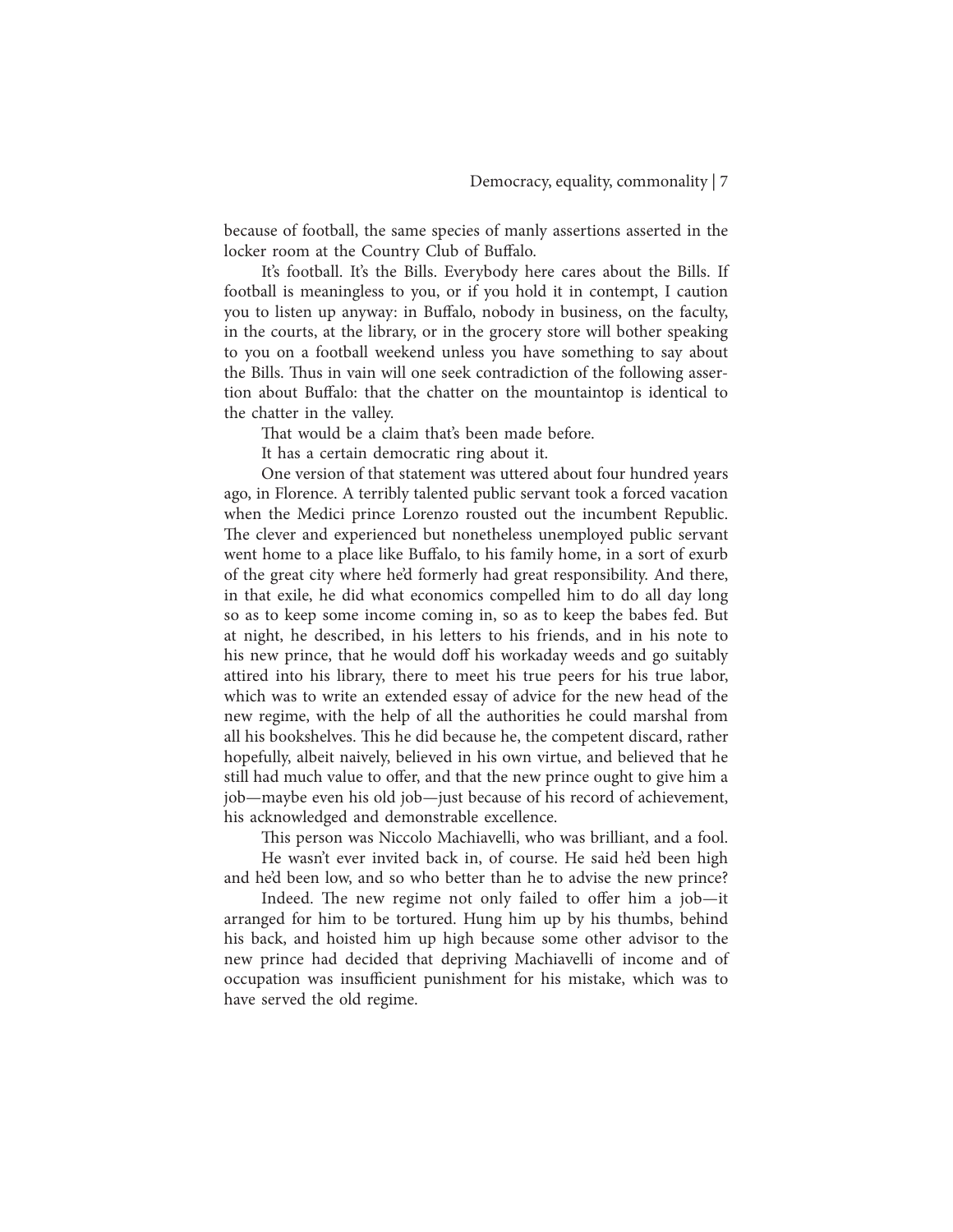## 8 | Borderland

Machiavelli was shocked that he was so abused. He wrote a letter to his noble friend in the new regime, one Vettori, rather in the way that a mouse asks a cat for love. "I've done everything you've asked," he said. "I'm virtuous," he said. Vettori was a politician. Vettori would not invest his own power to assist his friend, and so Vettori had no good news for Machiavelli.

Nevertheless, Machiavelli wrote on, and while he worked, ever hopeful, he worked like one who was being rewarded. For his labors he received, eventually, a few coins while he yet lived. He also received some accolades for the work that he did for himself—especially for his book about the Roman author Livy, and for another, smaller work, about how to fight a war. Then, after he passed, came a few centuries of vilification. His reputation for insight was then and is yet untarnished, but it didn't get him a job in the new regime, and all his talent purchased him neither love nor good repute.

From the mountain, from the valley: that sounds like a good resume, doesn't it? But of course the continents where the common folk dwell are all flatlands, paved over for parking so that eighty thousand of us can drive out to the stadium in all kinds of weather and shout for our team. The well off mix with the unkempt on that blacktop prairie at the pregame Sunday ritual of the tailgate. Charcoal-grilled Sahlen's hot dogs, Weber's mustard, hot Italian sausage from Mineo & Sapio, marjoramand-garlic kielbasa from Wardynski's, and two brands of Canadian beer are the sacred foods at this Seder. The classes mix, and all talk Bills talk. Then when game time approaches, the elite break away from the flow of humanity moving in through tunnels to the stadium, for the elite have their own viewing rooms there, their skyboxes.

The company pays for these set-apart spaces high above the valley. These specific mountaintops are warm. There's a potty. There are televisions for reviewing replays. There are trays of snacks. There are great wide sliding windows that open up to let in the bright autumn air, or, in December, a jab of winter. Their seats are leather, and padded. The seats outside are hard plastic, but you knew that.

Machiavelli never was the prince. When he wrote that dedicatory preface to the essay that was his plea for reinstatement, he erred: he never, ever should have claimed to Lorenzo the Magnificent that he'd been high as well as low. Lorenzo was and always had been of the peak and not of the plain. So to the question: did the Prince Lorenzo di Medici read this unemployed Machiavelli's letter, and heft Machiavelli's little book in